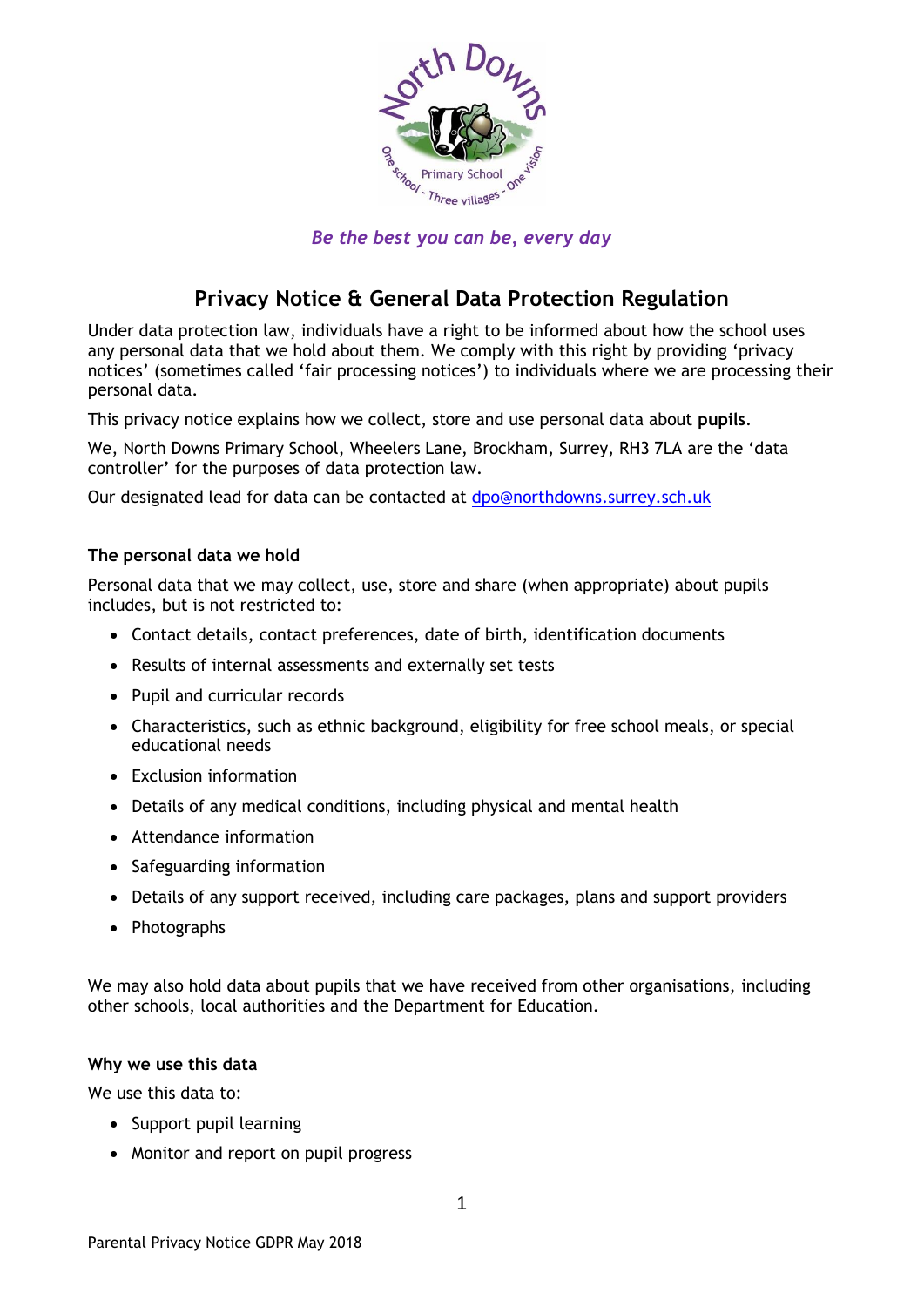

- Provide appropriate pastoral care
- Protect pupil welfare
- Assess the quality of our services
- Administer admissions waiting lists
- Carry out research
- Comply with the law regarding data sharing

### **Our legal basis for using this data**

We only collect and use pupils' personal data when the law allows us to. Most commonly, we process it where:

- We need to comply with a legal obligation
- We need it to perform an official task in the public interest

Less commonly, we may also process pupils' personal data in situations where:

- We have obtained consent to use it in a certain way
- We need to protect the individual's vital interests (or someone else's interests)

Where we have obtained consent to use pupils' personal data, this consent can be withdrawn at any time. We will make this clear when we ask for consent, and explain how consent can be withdrawn.

Some of the reasons listed above for collecting and using pupils' personal data overlap, and there may be several grounds which justify our use of this data.

#### **Collecting this information**

While the majority of information we collect about pupils is mandatory, there is some information that can be provided voluntarily.

Whenever we seek to collect information from you or your child, we make it clear whether providing it is mandatory or optional. If it is mandatory, we will explain the possible consequences of not complying.

#### **How we store this data**

We keep personal information about pupils while they are attending our school. We may also keep it beyond their attendance at our school if this is necessary in order to comply with our legal obligations. The *[Information and Records Management Society's toolkit for schools](http://irms.org.uk/?page=schoolstoolkit&terms=%22toolkit+and+schools%22)* sets out how long we keep information about pupils.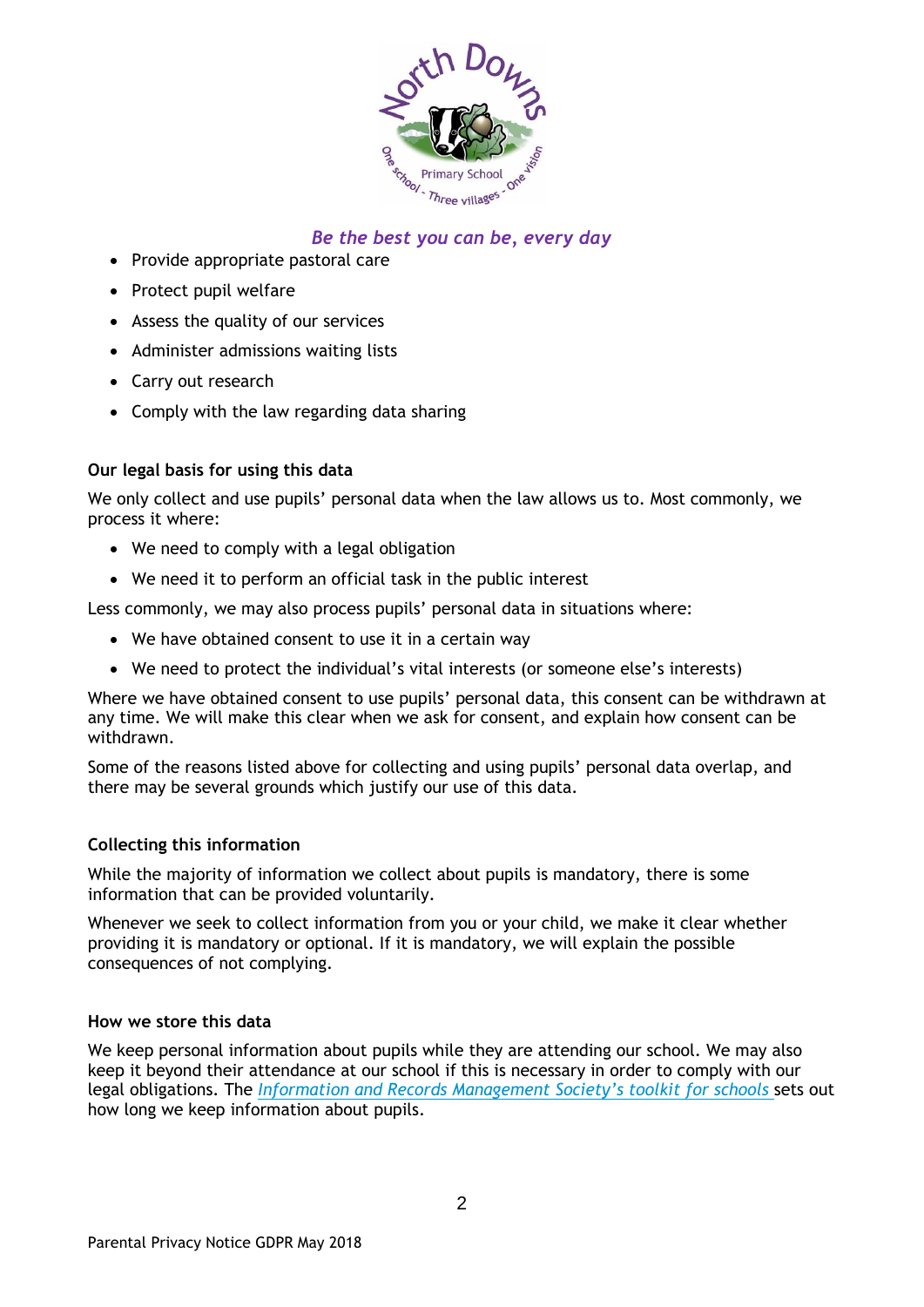

### **Data sharing**

We do not share information about pupils with any third party without consent unless the law and our policies allow us to do so.

Where it is legally required, or necessary (and it complies with data protection law) we may share personal information about pupils with:

- *Our local authority – to meet our legal obligations to share certain information with it, such as safeguarding concerns and exclusions*
- *The Department for Education*
- *The pupil's family and representatives*
- *Educators and examining bodies*
- *Our regulator [specify as appropriate, e.g. Ofsted, Independent Schools Inspectorate]*
- *Health and social welfare organisations*
- *Professional bodies*

#### **National Pupil Database**

We are required to provide information about pupils to the Department for Education as part of statutory data collections such as the school census and early years census.

Some of this information is then stored in the [National Pupil Database](https://www.gov.uk/government/publications/national-pupil-database-user-guide-and-supporting-information) (NPD), which is owned and managed by the Department and provides evidence on school performance to inform research.

The database is held electronically so it can easily be turned into statistics. The information is securely collected from a range of sources including schools, local authorities and exam boards.

The Department for Education may share information from the NPD with other organisations which promote children's education or wellbeing in England. Such organisations must agree to strict terms and conditions about how they will use the data.

For more information, see the Department's webpage on [how it collects and shares research](https://www.gov.uk/data-protection-how-we-collect-and-share-research-data)  [data.](https://www.gov.uk/data-protection-how-we-collect-and-share-research-data)

You can also [contact the Department for Education](https://www.gov.uk/contact-dfe) with any further questions about the NPD.

#### **Transferring data internationally**

Where we transfer personal data to a country or territory outside the European Economic Area, we will do so in accordance with data protection law.

#### **Parents and pupils' rights regarding personal data**

Individuals have a right to make a **'subject access request'** to gain access to personal information that the school holds about them.

Parents/carers can make a request with respect to their child's data where the child is not considered mature enough to understand their rights over their own data (usually under the age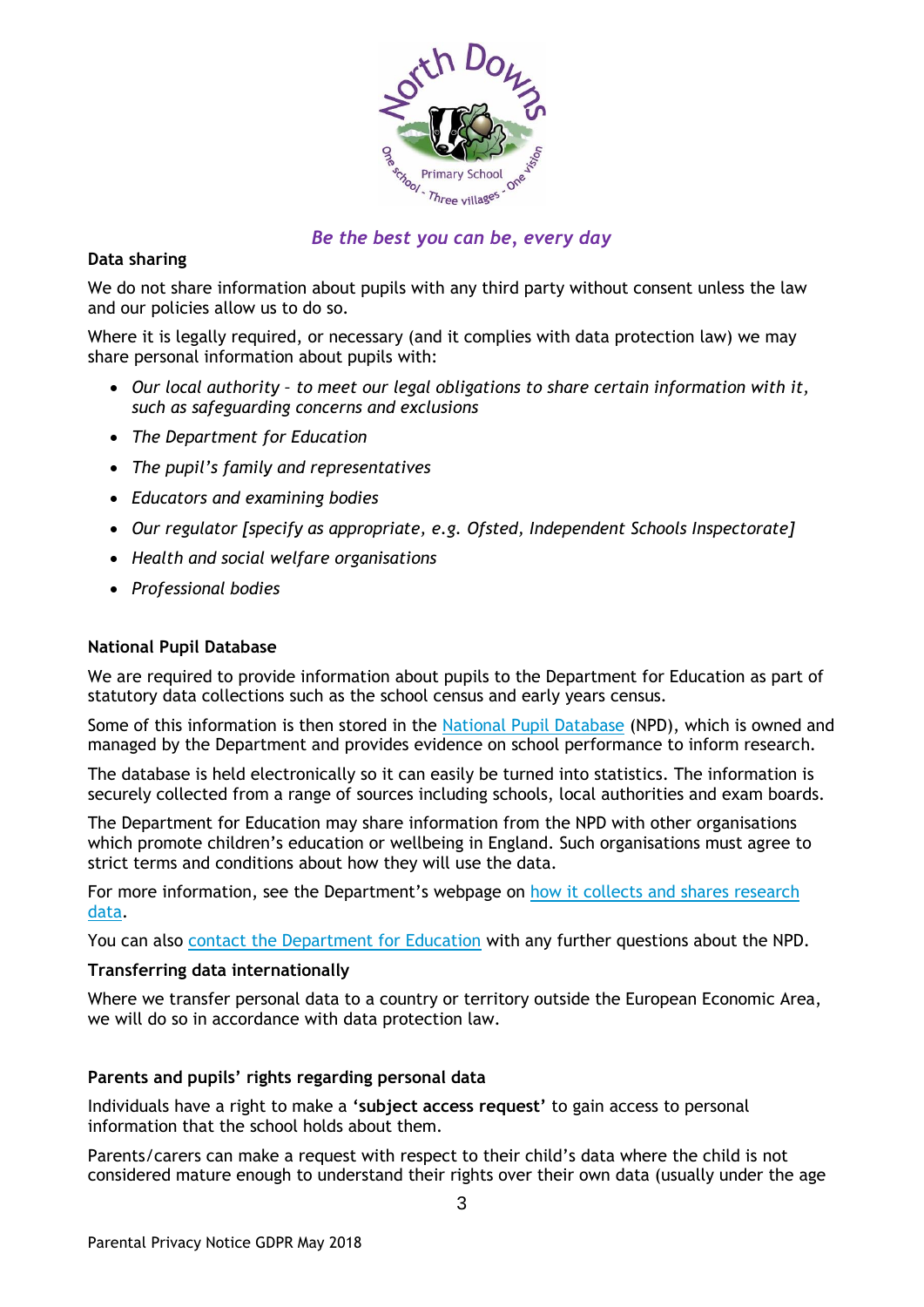

of 12), or where the child has provided consent.

Parents also have the right to make a subject access request with respect to any personal data the school holds about them.

If you make a subject access request, and if we do hold information about you or your child, we will:

- Give you a description of it
- Tell you why we are holding and processing it, and how long we will keep it for
- Explain where we got it from, if not from you or your child
- Tell you who it has been, or will be, shared with
- Let you know whether any automated decision-making is being applied to the data, and any consequences of this
- Give you a copy of the information in an intelligible form

Individuals also have the right for their personal information to be transmitted electronically to another organisation in certain circumstances.

If you would like to make a request please contact our data protection officer.

Parents/carers also have a legal right to access to their child's **educational record**. To request access, please contact Elaine Parrott, Data Protection Officer.

#### **Other rights**

Under data protection law, individuals have certain rights regarding how their personal data is used and kept safe, including the right to:

- Object to the use of personal data if it would cause, or is causing, damage or distress
- Prevent it being used to send direct marketing
- Object to decisions being taken by automated means (by a computer or machine, rather than by a person)
- In certain circumstances, have inaccurate personal data corrected, deleted or destroyed, or restrict processing
- Claim compensation for damages caused by a breach of the data protection regulations

To exercise any of these rights, please contact our data protection officer.

#### **Complaints**

We take any complaints about our collection and use of personal information very seriously.

If you think that our collection or use of personal information is unfair, misleading or inappropriate, or have any other concern about our data processing, please raise this with us in the first instance.

To make a complaint, please contact our designated lead for data protection.